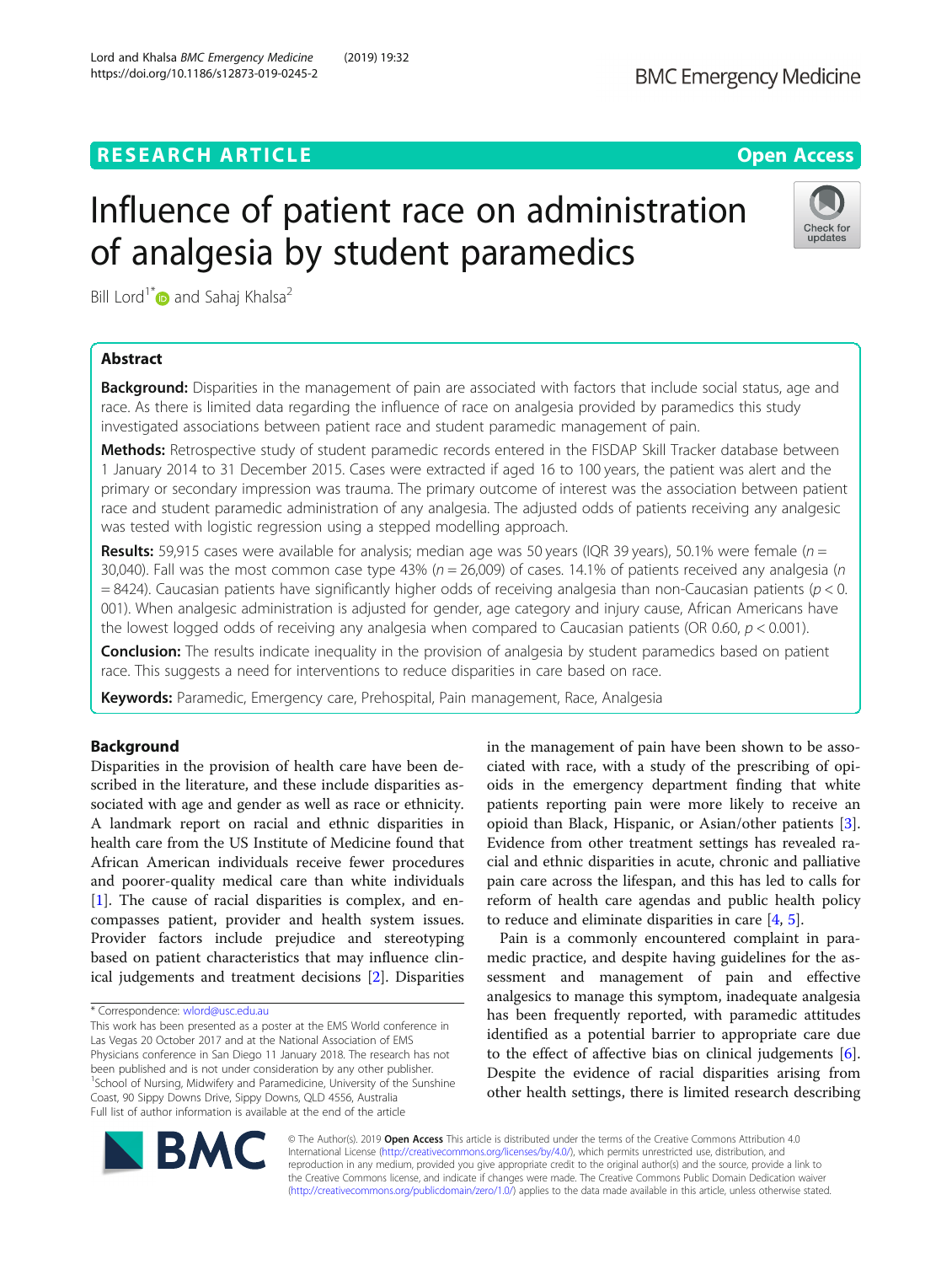associations between patient race and the paramedic provision of analgesia. This study therefore aims to examine associations between patient race and paramedic student records of pain management completed during field internships where the veracity of the record was confirmed by the supervising paramedic.

## Methods

## Study design

This retrospective study of de-identified patient care data generated by student paramedics for the fulfillment of assessment requirements was governed by an existing Institutional Review Board approval from Inver Hills Community College, Inver Grove Heights, Minnesota.

### Ethics approval and consent to participate

Approval to use this existing collection of non-identifiable human data for this study was granted by the Human Research Ethics Committee of the University of the Sunshine Coast, approval number E/16/058.

#### Study setting and population

Data for this study was extracted from the database for a web-based learning management system (FISDAP Skills Tracker, Inc., Minneapolis) used to record student management of cases attended during the field experience component of the paramedic training program. This system is used across most states in the United States of America. Paramedic students use this system to selfreport their management of each patient encounter during the field internship. The information recorded includes patient age, gender and race as well as chief complaint, primary impression, mechanism of injury, pain severity score, vital signs and treatment. Students in this setting deliver patient care within a scope of practice that enables the development of competencies that include the administration of parenteral analgesics for the management of pain [[7\]](#page-6-0). This student database was selected as it enables analysis of a large dataset of patient care provided by students under direct supervision. Other national datasets of case records that include paramedic treatment such as the National Emergency Medical Services Information System (NEMSIS) lack reliable data fields required to study variables that may be associated with analgesic administration [\[8\]](#page-6-0).

## Study protocol

This retrospective cohort study used a convenience dataset of all student paramedic records generated between 1 January 2014 to 31 December 2015 that met the following inclusion criteria:

 Age greater than 15 years and less than or equal to 100 years;

- Alert and orientated = Yes; and
- Primary or Secondary impression = trauma (Abdominal, Chest, Extremity, Neck-back, Multi) OR burns.

Only records generated by paramedic students were extracted, as lower levels of Emergency Medical Technician (EMT) have a scope of practice that restricts the administration of certain analgesics. Students must have consented to the deidentified use of the data for research, with consent sought at the time of establishing a new student account to access the system. Data was restricted to cases where the paramedic supervisor had verified the accuracy of the student record. Head injury was an exclusion criterion as some Emergency Medical Service (EMS) treatment protocols list head injury as a contraindication to analgesia. As a record of pain severity using a validated pain severity scale is known to be infrequently captured by paramedics in the US, trauma was used as a surrogate for the potential for pain [\[9](#page-6-0)]. Students recorded administration of analgesia using the following predetermined categories: opioid (morphine sulfate, fentanyl, hydromorphone, meperidine), nonsteroidal anti-inflammatory drug (ketorolac, ibuprofen), or acetaminophen. Race could be recorded using the following pre-determined categories: African American, Asian, Hispanic, Native American, Caucasian or other, which are consistent with the US Census Bureau classifications of race  $[10]$  $[10]$ . Where pain severity was recorded, a value between zero and 10 was derived from the use of a Verbal Numeric Rating Scale where zero represents no pain and 10 the worst pain imaginable. Pain severity was categorized as mild  $[1-4]$  $[1-4]$  $[1-4]$  $[1-4]$ , moderate  $[5-7]$  $[5-7]$  $[5-7]$  $[5-7]$  and severe  $[8-10]$  $[8-10]$  $[8-10]$  $[8-10]$ .

#### Outcomes of interest

The primary outcome of interest was the association between patient race and student paramedic administration of any analgesia for cases meeting inclusion criteria. Secondary outcomes of interest were the effect of age and gender on analgesia administration. The administration of any analgesic was presumed to be verified by the clinical preceptor. Associations between the race of the student or preceptor and analgesia administration were not included as this data was not reliably recorded.

## Data analysis

Descriptive statistical tests were used to analyze the sample population, with one-way tables presenting patient age, race, ethnicity, pain score, analgesia administration, and type of analgesia administered.

Pearson's chi-square test was used to test for associations between the outcome of interest and predictor variables. The adjusted odds of patients receiving any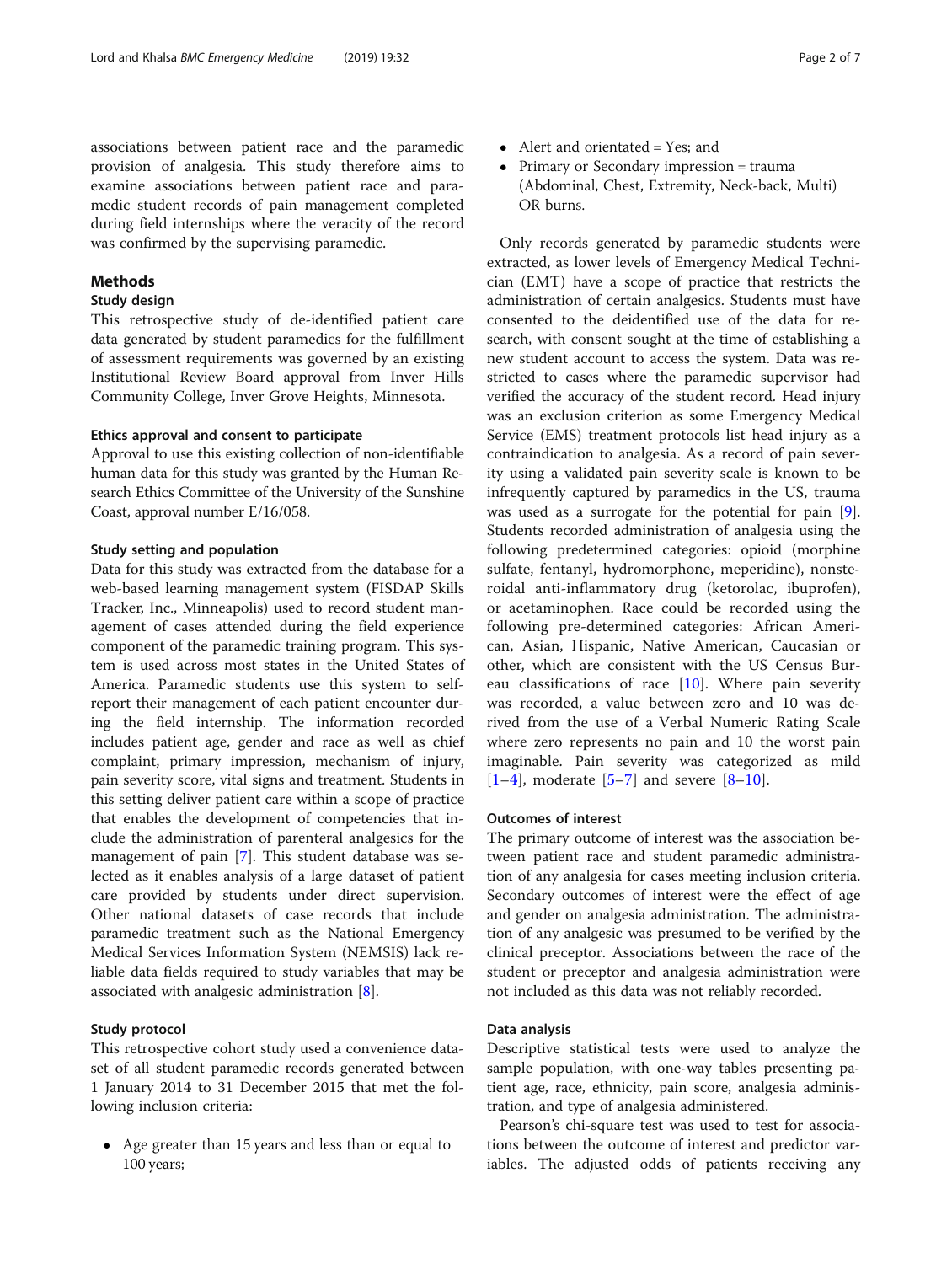analgesic was tested with logistic regression using a stepped modelling approach, with variables progressively added to the original model to assess any change in the odds of receiving any analgesia by race. Variables were included in the binomial logistic regression if they were significantly associated with analgesia administration  $(p < 0.05)$ , or if they were expected to be an important explanatory variable based on the literature. All explanatory variables presented in Table [1,](#page-3-0) except gender  $(p > 0.05)$  were found to be significantly associated with analgesia administration ( $p < 0.05$ ).

Stata version 14 (Stata Corporation, College Station, Texas) was used to undertake the statistical analysis. Stata uses listwise deletion of missing observations. As a stepwise forward-inclusion regression approach was chosen for the analysis, the analytic sample needed to be established first, otherwise, it was possible new observations would be added into the analysis with each new variable added, resulting in a different n for each model. Further, any comparison of the R-squared between each model with different observations in each model would be redundant. In order to establish the analytic sample for the binomial logistic regression analysis, a model with all independent variables included was first calculated; all subsequent models used in the analysis (Models 1–5) used only the observations saved in the analytic sample ( $n = 17,729$ ) using the Stata e(sample) function. A forward-inclusion approach was chosen so changes in the significance level of the race variables could be observed. A forward inclusion stepwise approach also allows changes in the R-squared to be observed.

The first model included only dichotomous white or other race categories. The base (comparison) category is white patients. The second model added patient gender with male as the base category. The third model added in patient age with the 18–40 category as the base variable. The fourth models added patient pain score category with moderate pain as the base category. Lastly, in the fifth model, cause of injury was added with fall (as the category with the most observations) as the base category.

The same approach was repeated in a second analysis using each of the recorded race classifications to expand the non-white category and allow further understanding of the relationship between analgesia administration and race. Caucasian was used as the base category for this analysis. The post-estimation test likelihood ratios were calculated to assess for a significant difference of the nested model (smaller model) in the full model, which included all variables.

## Results

The original dataset comprised 290,670 unique cases. After applying inclusion criteria, 59,915 cases were available for analysis. Race was recorded in 41,071 of these cases, with 31.1% of cases missing race data. Pain severity was recorded in 26,272 cases (43.8%). Median age was 50 years (IQR 39 years), with 50.1% female  $(n = 30,040)$ . The analytic sample used in the logistic regression models discussed below and presented in Table [2](#page-4-0) comprised 17,729 unique cases.

The most common cause of injury was falls. The cause of injury variable included 23 separate categories, and these were collapsed into 8 categories for the analysis. Categories combined included: drowning, lightning, radiation exposure, excessive cold and excessive heat into an 'environmental' category. Aircraft related accident, water transport accident, bicycle accident and motor vehicle accident were combined into a 'transport' category. A toxicological category included drug poisoning, chemical poisoning, chemical poisoning and venomous stings. Lastly, a 'trauma other' category was generated comprising mechanical suffocation, electrocution (non-lightning), fire or flames, rape, bites, machinery accident and smoke inhalation. Patient characteristics are shown in Table [1](#page-3-0).

The unadjusted odds ratio for African American patients receiving analgesia is statistically significantly  $(p < 0.001)$  at 0.62 times that of Caucasian patients. The adjusted odds ratio for Hispanic patients receiving analgesia is statistically significant  $(p < 0.01)$  at 0.81 times that of Caucasian patients. The odds ratios for other racial categories included in the model (Asian, Native American and Other) were not statistically significant  $(p > 0.05)$ . The Pseudo R-squared statistic suggests that 0.4% of variance in the outcome variable is explained by this model.

In model two, gender is added. The odds ratio for female, however, is not statistically significant ( $p > 0.05$ ), suggesting that gender does not account for analgesia administration.

In model three, when patient age is added with the reference age category 18–40 the patients aged 61–80 have an odds of receiving analgesia 1.14 times that of patients age 18–40 years. The odds ratio of the African American category remains highly statistically significant, though increases slightly to an odds of 0.64. The Pseudo R-squared increases to 0.5% of variance explained in the model.

Model four adds pain score category to the analysis. Patients in severe pain had a statistically significant odds of receiving analgesia 2.45 times that of patients in moderate pain. This suggests that patients in severe pain have an increased odds of receiving analgesia in comparison to those in moderate pain. The Pseudo R-squared increased in this model to 0.104, indicating that this model explain 10.4% of variance in the outcome of receiving analgesia.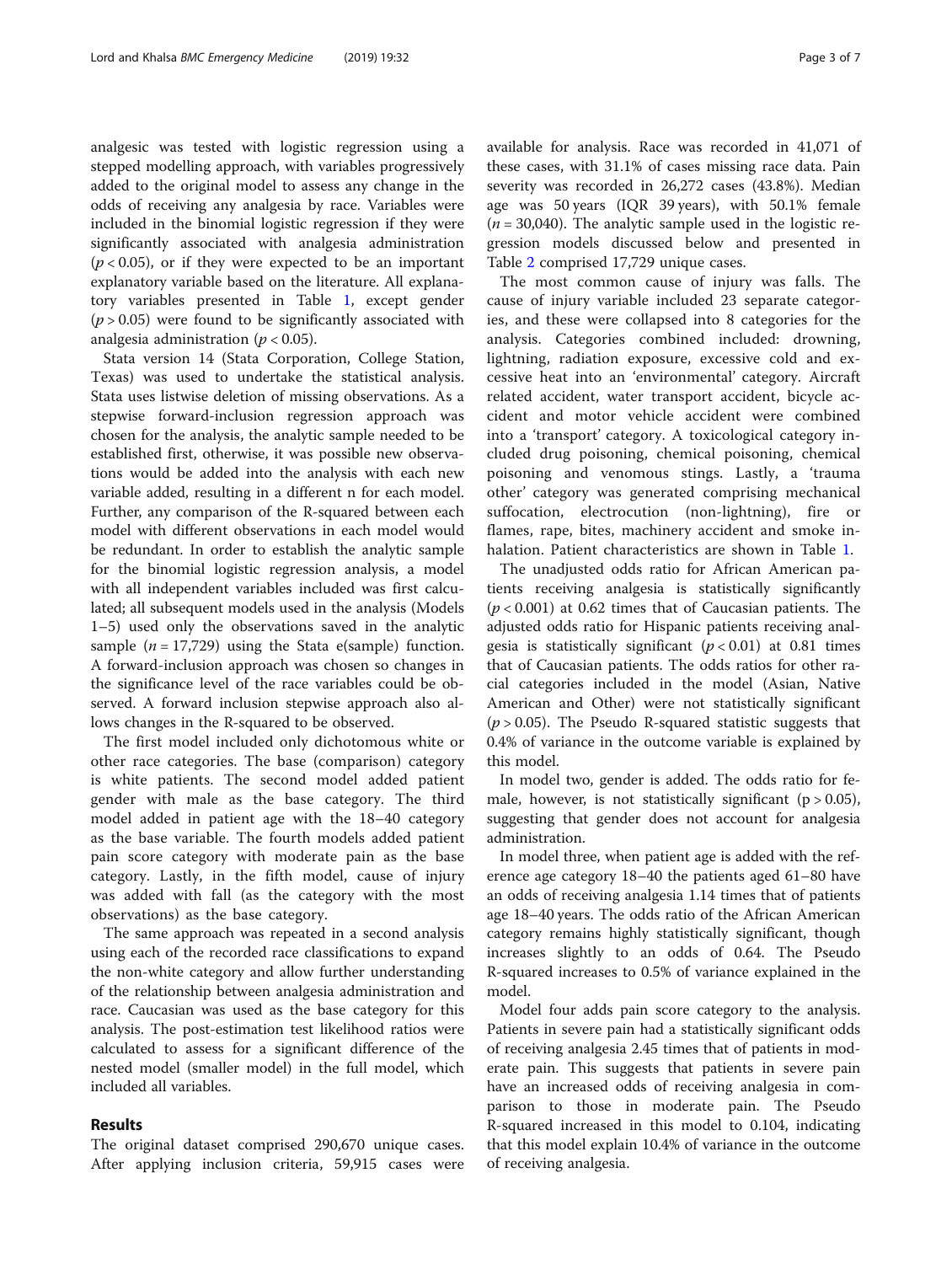<span id="page-3-0"></span>Table 1 Patient characteristics stratified by analgesic administration (any)

| Variable                                  | All patients   | Analgesic    | No analgesic   | P-value |
|-------------------------------------------|----------------|--------------|----------------|---------|
| Number of patients, n (row %)             | 59,915         | 8424 (14.06) | 51,491 (85.94) |         |
| Age, median (IQR)                         | 50 (39)        |              |                |         |
| Sex                                       |                |              |                |         |
| Male, n (col %)                           | 29,780 (49.70) | 4168 (49.51) | 25,612 (49.83) | 0.593   |
| Female, n (col %)                         | 30,040 (50.14) | 4250 (50.49) | 25,790 (50.17) |         |
| Missing, n (col %)                        | 95 (0.16)      |              |                |         |
| Initial pain severity score, median (IQR) | 7(4)           |              |                |         |
| Ethnicity                                 |                |              |                | 0.000   |
| African American, n (col %)               | 6385 (10.66)   | 662 (11.27)  | 5723 (16.08)   |         |
| Asian, n (col %)                          | 597 (1)        | 68 (1.16)    | 529 (1.49)     |         |
| Caucasian, n (col %)                      | 29,281 (48.87) | 4449 (75.73) | 24,832 (69.79) |         |
| Hispanic, n (col %)                       | 3959 (6.61)    | 534 (9.09)   | 3425 (9.79)    |         |
| Native American, n (col %)                | 311 (0.52)     | 39 (0.66)    | 272 (0.76)     |         |
| Other, n (col %)                          | 538 (0.90)     | 68 (1.16)    | 470 (1.32)     |         |
| Unspecified, n (col %)                    | 385 (0.64)     | 55 (0.94)    | 330 (0.93)     |         |
| Missing, n (col %)                        | 18,459 (30.81) |              |                |         |
| Pain score category                       |                |              |                | 0.000   |
| Mild, n (col %)                           | 8875 (14.8)    | 495 (10)     | 8380 (39.3)    |         |
| Moderate, n (col %)                       | 11,563 (19.3)  | 2282 (46.2)  | 9281 (43.5)    |         |
| Severe, n (col %)                         | 5834 (9.7)     | 2164 (43.8)  | 3670 (17.2)    |         |
| Missing, n (col %)                        | 33,643 (56.2)  |              |                |         |
| Age category (years)                      |                |              |                | 0.000   |
| 16-40, n (col %)                          | 23,408 (39.07) | 2972 (35.28) | 20,436 (39.69) |         |
| 41-60, n (col %)                          | 15,646 (26.11) | 2339 (27.77) | 13,307 (25.84) |         |
| 61-80, n (col %)                          | 13,035 (21.76) | 1966 (23.34) | 11,069 (21.50) |         |
| 81-100, n (col %)                         | 7826 (13.06)   | 1147 (13.62) | 6679 (12.97)   |         |
| Cause of injury                           |                |              |                | 0.000   |
| Fall, n (col %)                           | 26,009 (43.41) | 4672 (64.24) | 21,337 (47.91) |         |
| Family violence, n (col %)                | 1339 (2.23)    | 81(1.11)     | 1258 (2.82)    |         |
| Firearm, n (col %)                        | 909 (1.52)     | 133 (1.83)   | 776 (1.74)     |         |
| Stabbing/cutting, n (col %)               | 2718 (4.54)    | 147 (2.02)   | 2571 (5.77)    |         |
| Environmental, n (col %)                  | 273 (0.46)     | 33 (0.45)    | 240 (0.54)     |         |
| Transport, n (col %)                      | 17,629 (29.42) | 1755 (24.13) | 15,874 (35.65) |         |
| Toxicological, n (col %)                  | 119 (0.2)      | 7(0.1)       | 112 (0.25)     |         |
| Trauma other, n (col %)                   | 2810 (4.69)    | 445 (6.11)   | 2365 (5.31)    |         |
| Missing, n (col %)                        | 8109 (13.53)   |              |                |         |

Model five adds cause of injury. Cause categories of family violence, firearm, stabbing/cutting and transport were all highly statistically significant  $(p < 0.05)$ . The odds of an African American patient receiving an analgesic, with cause of injury included in the model, increases slightly from model four, but it is still lower than model one, suggesting that even when gender, age, pain score and cause of injury are accounted for, African American patients still have lower odds that Caucasian patients of receiving analgesia. The same conclusion can be applied to Hispanic patients as well, though they have a higher odds of receiving analgesia than African American patients. Table [2](#page-4-0) presents a logistic regression analysis, including all independent variables, of the odds of a patient receiving any analgesic.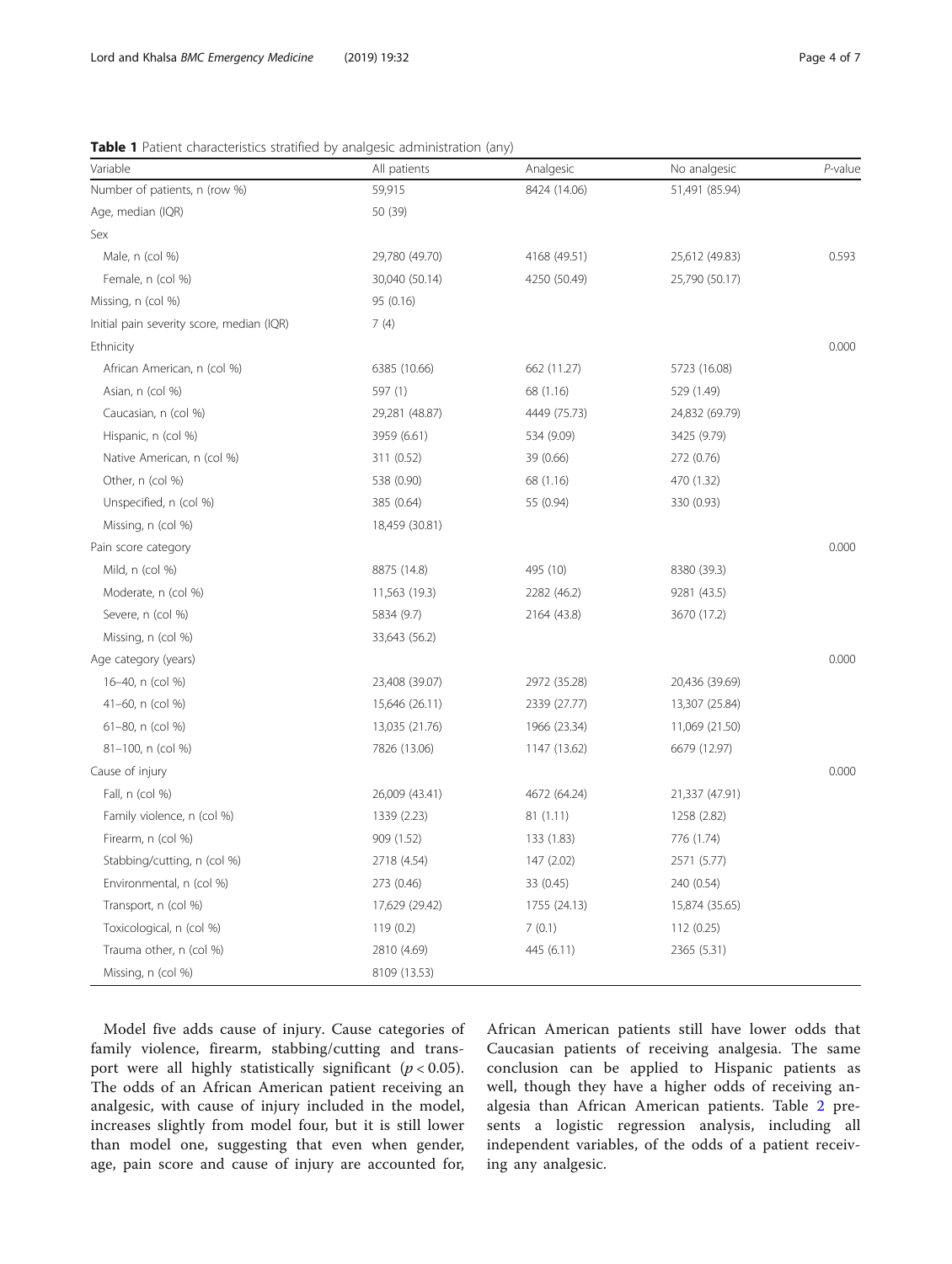observations 17,729

Pseudo R-squared 0.116

## **Discussion**

Previous studies have shown disparities in patient management for minority patients. These results have held true in multiple disciplines, but almost all studies have examined patients who are in a healthcare facility, not in the prehospital environment. Previous prehospital research has described an association between patient race and paramedic management of suspected cardiac chest pain. However, that study was limited by poor reporting of race and a very small number of non-white patients in the dataset [\[11](#page-6-0)]. One recent study reported a low frequency of paramedic administration of analgesics for painful injury and a reduced frequency of analgesia for Black patients. However, this study did not control for variables that may be associated with a reduced odds of analgesia administration [[8\]](#page-6-0).

This study contributes to the understanding of disparities in EMS by describing the association between race and analgesia administration by paramedic students, and reaffirms the pattern previously reported of suboptimal care being provided to minority patients.

How racial disparities are mitigated is a complicated question. Disparities affecting pain management decisions may arise from complex interactions between patient race, racial bias of the care provider, context and clinical ambiguity [[12](#page-6-0)]. Professional associations and educational programs that train EMTs and paramedics should increase their conversations around healthcare disparities. Education should include guided reflective strategies to help the student understand pain from the patient's perspective, as these strategies have been shown to induce empathy and reduce racial bias associated with the management of pain  $[13]$  $[13]$ . EMS training programs should ensure that educational design aims to increase their students' exposure to multi-racial patients in all settings and across the lifespan. Introducing minority patients during simulation, using cognitive debriefing to carefully evaluate differences in treatment from similar cases involving white patients, and teaching that helps students understand the effect that subconscious bias often has on the quality of care may help to address disparities based on race. Currently, many EMS training manikins have 'white' skin, which means students may not have opportunities to treat non-white patients. As manufacturers now supply different skin tones for their training manikins, training programs should make concerted efforts to purchase manikins that better represent the patients their students will ultimately treat. At a national level, EMT education standards need to address the lack of detail regarding the development of cultural competency, as current standards fail to adequately address this need [[7\]](#page-6-0).

While education influences the practice of new graduates, these disparities are unlikely to be addressed solely through education. If EMT and Paramedic graduates begin work in a system which fails to asses for and mitigate racially based disparities in treatment, those graduates may inevitably conform to system norms. It is critically important, therefore, for those systems to actively assess for such disparities and design interventions that aim to reduce disparities  $[14]$  $[14]$ . EMS and Fire Department Quality Assurance and Quality Improvement processes (QA/QI) are typically designed to evaluate compliance with treatment protocols, but this process may not have the capacity to identify disparities in the management of specific case types across their system. Previous research has shown that clinician behavior can change when that behavior is specifically measured and reported [\[15](#page-6-0)]. QA/QI programs must consistently look for, measure and evaluate disparities such as those

<span id="page-4-0"></span>Table 2 Logistic regression analysis of the odds of a patient receiving any analgesic

|                  | AOR (95% CI)               |
|------------------|----------------------------|
| Race             |                            |
| Caucasian        | 1                          |
| African American | 0.60 $(0.53 - 0.69)$ ***   |
| Asian            | $0.79(0.55 - 1.15)$        |
| Hispanic         | $0.81$ (0.70-0.93)**       |
| Native American  | $1.08(0.62 - 1.87)$        |
| Other            | $0.88$ $(0.61 - 1.27)$     |
| Sex              |                            |
| Male             | 1                          |
| Female           | $0.9(0.83 - 0.98)^*$       |
| Age (y)          |                            |
| $16 - 40$        | 1                          |
| $41 - 60$        | $0.94$ $(0.85 - 1.05)$     |
| $61 - 80$        | $0.99(0.88 - 1.11)$        |
| $81 - 100$       | $0.93$ $(0.80 - 1.07)$     |
| Pain severity    |                            |
| Moderate         | 1                          |
| Mild             | $0.24$ $(0.21 - 0.27)$ *** |
| Severe           | 2.39 (2.19-2.61)***        |
| Injury cause     |                            |
| Fall             | 1                          |
| Family violence  | $0.35$ (0.25-0.49)***      |
| Firearm          | $0.66$ (0.48-0.90)**       |
| Stabbing/cutting | $0.37$ (0.28-0.49)***      |
| Environmental    | 1.07 (0.57-1.98)           |
| Transport        | $0.58$ (0.52-0.64)***      |
| Toxicological    | $0.40(0.12 - 1.39)$        |
| Trauma other     | $1.11(0.93 - 1.33)$        |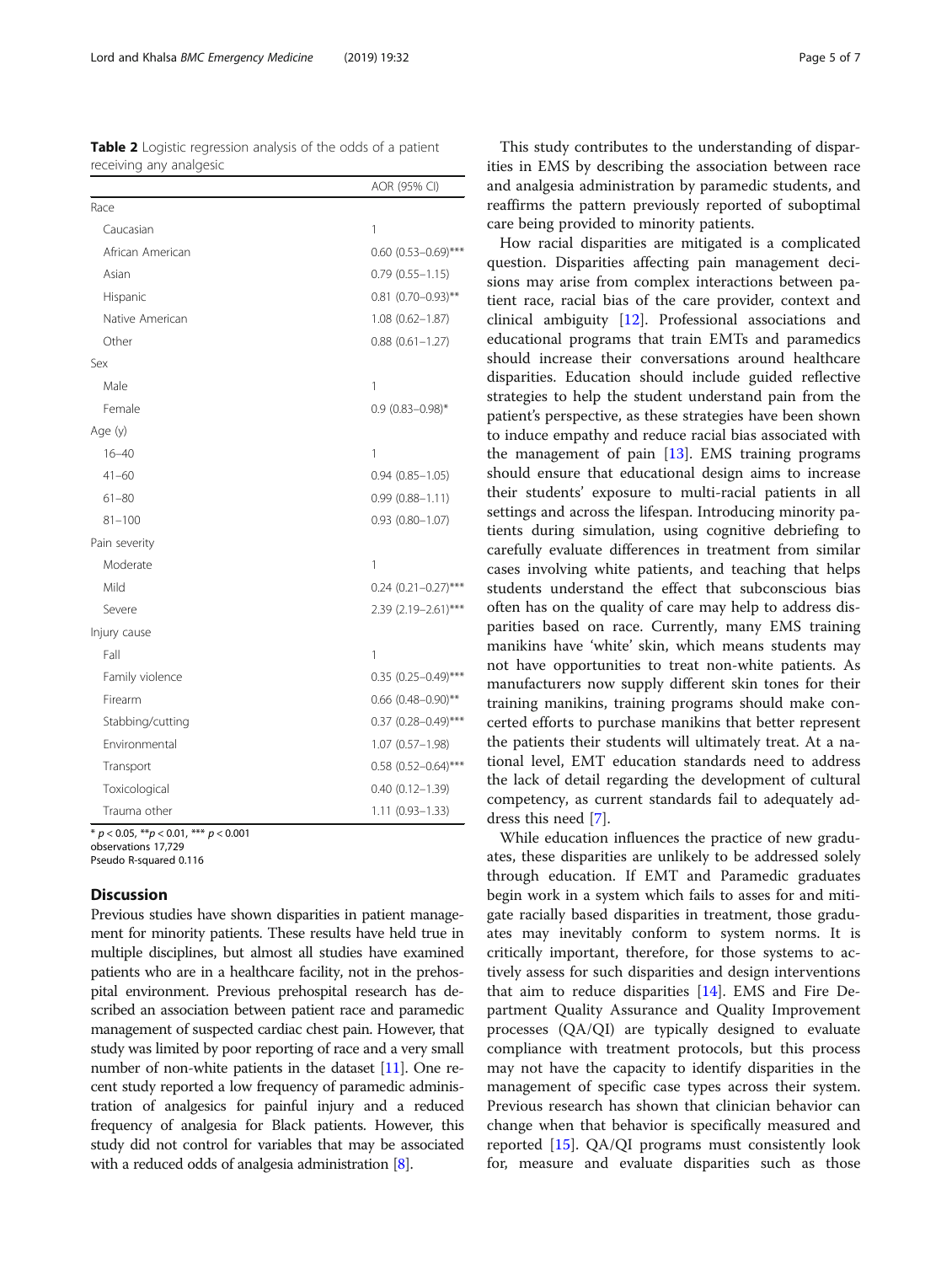<span id="page-5-0"></span>associated with race. Without robust investigations for racially based disparities in treatment, those disparities will likely remain.

This study also found a low (14%) rate of analgesia administered to patients with a complaint of pain. While informed patient refusal of analgesia and clinical guideline or protocol constraints may account for some of this finding, the low frequency of analgesia administration replicates previous research and requires further study and actions to improve pain management in this setting [[8\]](#page-6-0). Patient disposition or lack of expected behavioral response to pain may be associated with cultural differences. Some EMS providers may believe that a patient not requesting pain management means that they do not require analgesia. If true, this belief is contrary to our responsibility to advocate on behalf of patients and to provide advice regarding the risks and benefits of treatment options.

#### **Limitations**

The means of classifying race in this study cannot be determined. As such paramedic students may have classified the patient based on appearance rather than asking the patient to self-report their race. This may have caused inaccurate recording of race. Only one racial category can be selected by the student, and this prevents identification of patients who may identify as multi-racial. In addition, there was considerable missing data regarding race.

The rate of patient refusal to consent to analgesia cannot be determined from the data. Hence, rates of refusal to consent to treatment may have influenced the outcome.

The influence of the paramedic preceptor on student paramedic clinical decisions may have been a factor that influenced results. As such a further large study of qualified paramedic practice is warranted.

Errors in the documentation of care cannot be identified in this retrospective study of student paramedic case management. The data represents a record of patient care that is a requirement of the student's enrolment in a paramedic training program, and as such may not achieve the same level of reliability as a patient care record generated to document care and enable clinical audit. However, only records that were marked as checked by the preceptor were included in this study to offset this potential for error.

### Conclusion

Caucasian patients have significantly higher odds of receiving analgesia from a student paramedic in this study than non-Caucasian patients. When ethnicity is considered more closely, it is found that African Americans have the lowest odds of receiving any analgesia when compared to

Caucasian patients. This adds to the evidence for disparities in the management of pain based on patient race and reinforces the need for clinical audit by EMS to identify and mitigate disparities in the quality of care based on patient characteristics such as race. Evidence arising from studies that aim to change health provider behavior to ensure equitable delivery of care should inform EMT education programs, in-service quality improvement education, and system design to eliminate racial disparities associated with pain management.

#### Abbreviations

EMS: Emergency Medical Service; EMT: Emergency Medical Technician; NEMSIS: National Emergency Medical Services Information System; QA/ QI: Quality Assurance and Quality Improvement

#### Acknowledgements

The authors would like to acknowledge the statistical support provided by Dr. Rebecca Coates.

#### Funding

This research is not supported by any grant or other financial aid.

#### Availability of data and materials

The datasets used and/or analyzed during the current study are available from the corresponding author on reasonable request.

#### Authors' contributions

BL conceived the study design, undertook the data analysis and drafted the report. SK assisted with the analysis and wrote substantial sections of the final report. All authors have read and approved the manuscript.

#### Ethics approval and consent to participate

Ethics approval did not require consent from the study participants. This was in accordance with the requirements of the Human Research Ethics Committee of the University of the Sunshine Coast, under Guideline 16 "Negligible risk research involving use of existing collections of nonidentifiable data about human beings". The ethics approval number for the project is E/16/058.

#### Consent for publication

Not applicable.

#### Competing interests

The authors declare that they have no financial support or relationships that may pose a competing interest.

### Publisher's Note

Springer Nature remains neutral with regard to jurisdictional claims in published maps and institutional affiliations.

#### Author details

<sup>1</sup>School of Nursing, Midwifery and Paramedicine, University of the Sunshine Coast, 90 Sippy Downs Drive, Sippy Downs, QLD 4556, Australia. <sup>2</sup>Emergency Medical Services Institute & AHAC, Santa Fe Community College, 6401 Richards Ave, Santa Fe, NM 87508, USA.

#### Received: 6 December 2018 Accepted: 23 April 2019 Published online: 06 May 2019

#### References

- 1. Smedley BD, Stith AY, Nelson AR. Editors; committee on understanding and eliminating racial and ethnic disparities in health care. In: Unequal treatment: confronting racial and ethnic disparities in health care. Washington DC: National Academies Press; 2003.
- 2. Balsa AI, McGuire TG. Prejudice, clinical uncertainty and stereotyping as sources of health disparities. J Health Econ. 2003;22(1):89–116.